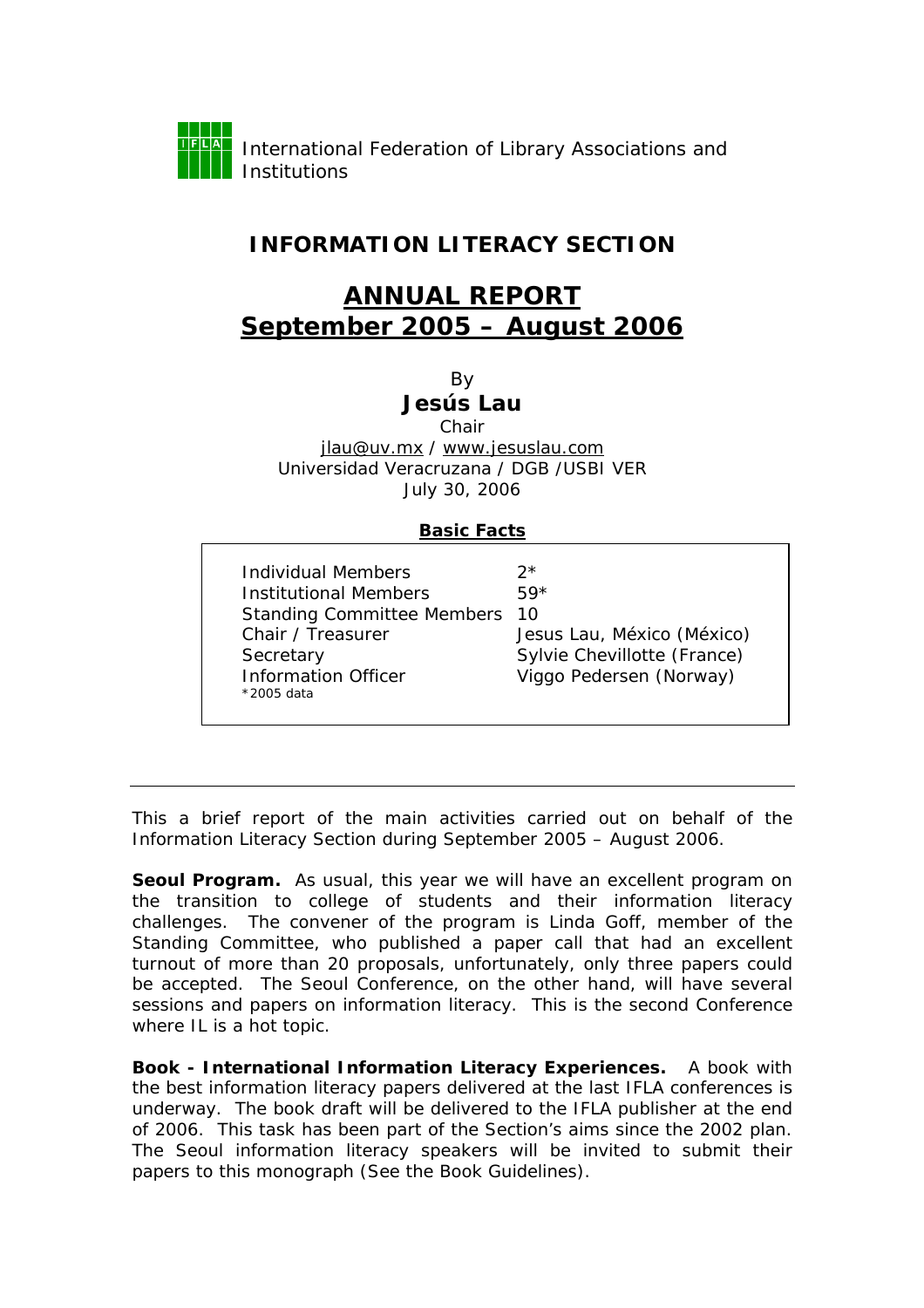**International Information Literacy Resources Directory.** UNESCO funded this project with the aim to identify information literacy tools and outcomes that could be relevant to the international community, so that the best products can be used as model for organizations, institutions or individuals who require working on an IL project/program. Six Standing Committee members of the Information Literacy Section of IFLA volunteered to work on the project, plus a team of about 30 country contacts from around the world. The repertory consists of a web database, where anyone can register their IL products. The directory is available at: [www.uv.mx/usbi\\_ver/unesco](http://www.uv.mx/usbi_ver/unesco) The Information Literacy international community is invited to register their IL tools.

**International Information Literacy State-of-the-Art Report.** The first draft of this report has been uploaded at [www.uv.mx/usbi\\_ver/unesco.](http://www.uv.mx/usbi_ver/unesco) The goal of this study is to identify information literacy trends around the world in five broad categories: resources for user education; publications devoted to the subject; organizations, such as associations and other professional groups; training programs for IL facilitators; and communication events, such as conferences and meetings. The second draft will be posted in September. Anyone who wishes to cover Asia, the Middle East and Northern Africa is invited to participate.

**Promotional Flyer.** A new InfoLit promotional flyer has been created by Eva Tolonen, member of the Standing Committee. It will be available in print at the conference, and it will be posted on the IFLA website after the Seoul Conference.

**UNESCO meeting.** A very productive meeting was held with Mr. Abdelaziz Abid, Division de la Société de l'information, UNESCO, on June 19, 2006. The aim of the meeting was to report the progress of the two projects financed by UNESCO[,]: the International IL Directory and the International State-of-the Art Report, already described in the previous paragraphs. The main outcome was the strategy to promote both resources, the initiative to translate the Information Literacy Guidelines into UN languages, and the endorsement of the International IL Logo contest. The UNESCO funding for this initiative will be decided later (See Logo Contest Call).

**IL International Logo.** On behalf of UNESCO, the Information Literacy Section of IFLA (the International Federation of Library Associations and Institutions) and the DHI Community from México invite the world information and library community to propose an international Logo to identify information literacy work. The aim of creating this Logo is to make communication easier between those who carry out information literacy projects, and their communities/society in general. The Logo will be promoted as an international symbol of information literacy around the world. It will be available free of charge. The deadline is April 15, 2007. IFLA/UNESCO invite other associations and institutions to endorse this call, check the Logo Call at [www.uv.mx/usbi\\_ver/unesco.](http://www.uv.mx/usbi_ver/unesco) 

**Listserv.** A listserv devoted to information literacy matters was created this year by Viggo Pedersen, who manages it with the Chair, Jesus Lau.